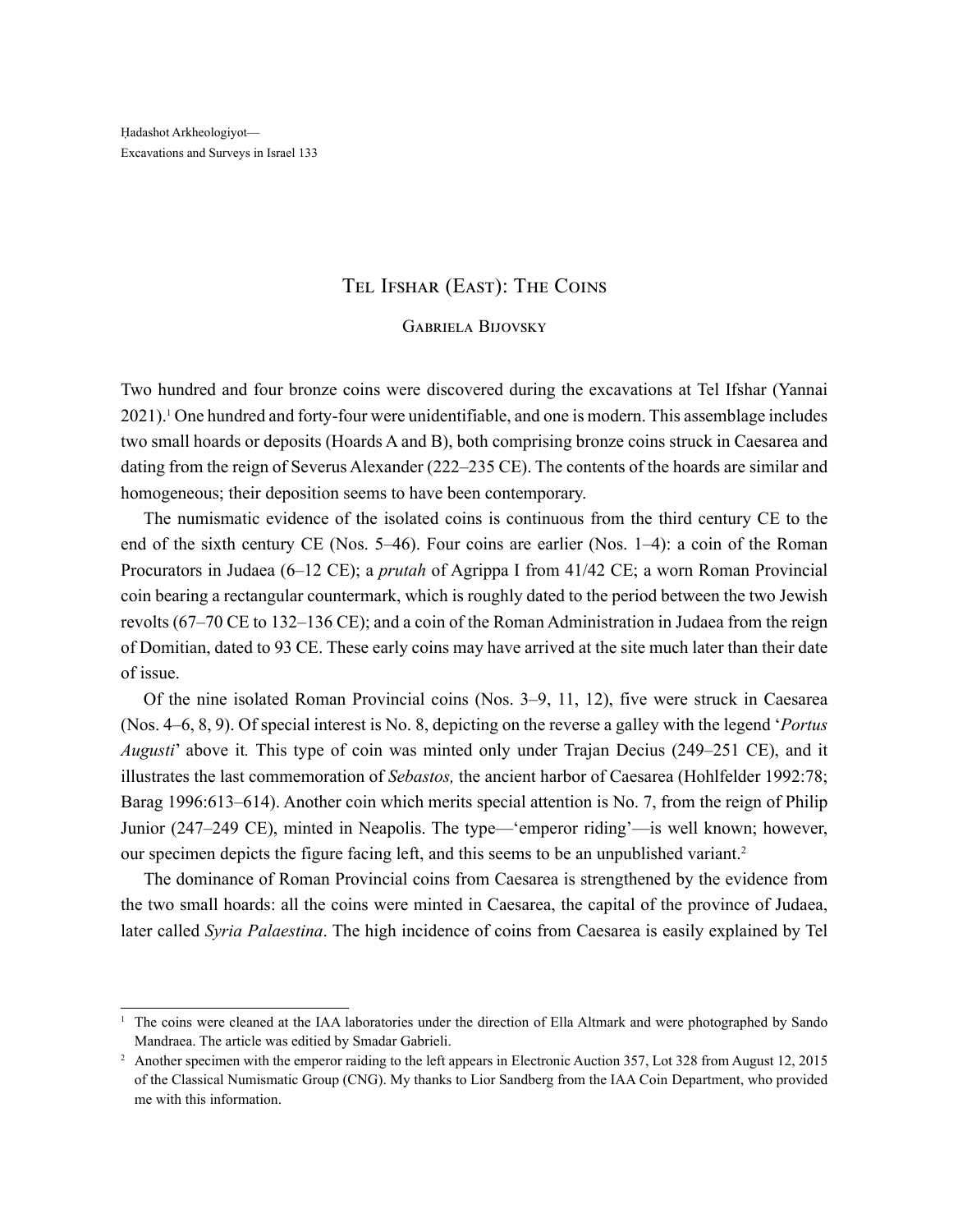Ifshar's proximity to the city. This demonstrates that during the Roman Provincial period coins circulated primarily in the vicinity of the mint.

Hoard A (L546, B4131) comprises nine coins. Seven of these belong to the most common type of Severus Alexander 'eagle supporting wreath' (Nos. B1–B7). The hoard is related to the earliest phase of the building (phase IV), discovered under Floor 546 in the northwestern end of the east wing. It thus points to 222–235 CE as the *terminus post quem* for the construction of the building.

Hoard B (L457, B1818) comprises six coins. Four are of the same type cited above, minted in Caesarea; the other two were unidentifiable. Unfortunately, the hoard comes from a disturbed locus outside the structure. The circumstances leading to the deposition of the two hoards remain uncertain.

Most of the identifiable Byzantine coins (Nos. 37–46) bear dates. The fourth- and fifth-century coins are quite conventional and do not deserve any special discussion; nevertheless, a large module *follis* of Justinian I minted in Cyzicus and dating from 539/540 (No. 40) is worthy of mention. The latest coin (No. 43) is a *follis* of Maurice Tiberius, struck in Antioch in 593/594 CE; it thus seems that the site was abandoned before the Persian conquest of 614 CE.

#### **REFERENCES**

*AJC*: Y. Meshorer. *Ancient Jewish Coinage* (2 vols.). Dix Hills, N.Y. 1982.

- Barag D. 1996. The Legal and Administrative Status of the Port of Sebastos during the Early Roman Period. In A. Raban and K.G. Holum eds. *Caesarea Maritima: A Retrospective after Two Millennia* (Documenta et monumenta orientis antiqui XXI). Leiden–New York–Köln. Pp. 609–614.
- *DOC* 1: A.R. Bellinger. *Catalogue of the Byzantine Coins in the Dumbarton Oaks Collection and in the Whittemore Collection* 1: *Anastasius I to Maurice 491–602*. Washington, D.C. 1966.
- Hohlfelder R.L. 1992. The Changing Fortunes of Caesarea's Harbours in the Roman Period. In R.L. Vann ed. *Caesarea Papers, Straton's Tower, Herod's Harbour, and Roman and Byzantine Caesarea. (JRA* Suppl. S. 5). Ann Arbor. Pp. 75–78.
- Kadman L. 1957. *The Coins of Caesarea Maritima* (Corpus Nummorum Palaestinensium II). Jerusalem.
- *LRBC* I: P.V. Hill and J.P.C. Kent. The Bronze Coinage of the House of Constantine, A.D. 324*–*346. In *Late Roman Bronze Coinage A.D. 324–498*. London 1965. Pp. 4*–*40.
- *LRBC* II: R.A.G. Carson and J.P.C. Kent. Bronze Roman Imperial Coinage of the Later Empire, A.D. 346*–*498. In *Late Roman Bronze Coinage A.D. 324–498*. London 1965. Pp. 41*–*114.
- *RIC* IV/III: H. Mattingly, E.A. Sydenham and C.H.V. Sutherland. *The Roman Imperial Coinage* IV, III: *Gordian III–Uranius Antoninus*. London 1949.
- *RIC* V/II: P.H. Webb. *The Roman Imperial Coinage* V, II. London 1933.
- *RIC* VII: P.M. Bruun. *The Roman Imperial Coinage* VII: *Constantine and Licinius A.D. 313–337.* London 1966.
- Yannai E. 2021. Tel Ifshar (East): Remains of Industrial Buildings from the Roman and Byzantine Periods. *HA-ESI* 133 (Dec. 30). http://www.hadashot-esi.org.il/Report\_Detail\_Eng.aspx?id=26101&mag\_id=133 (accessed Dec. 30, 2021).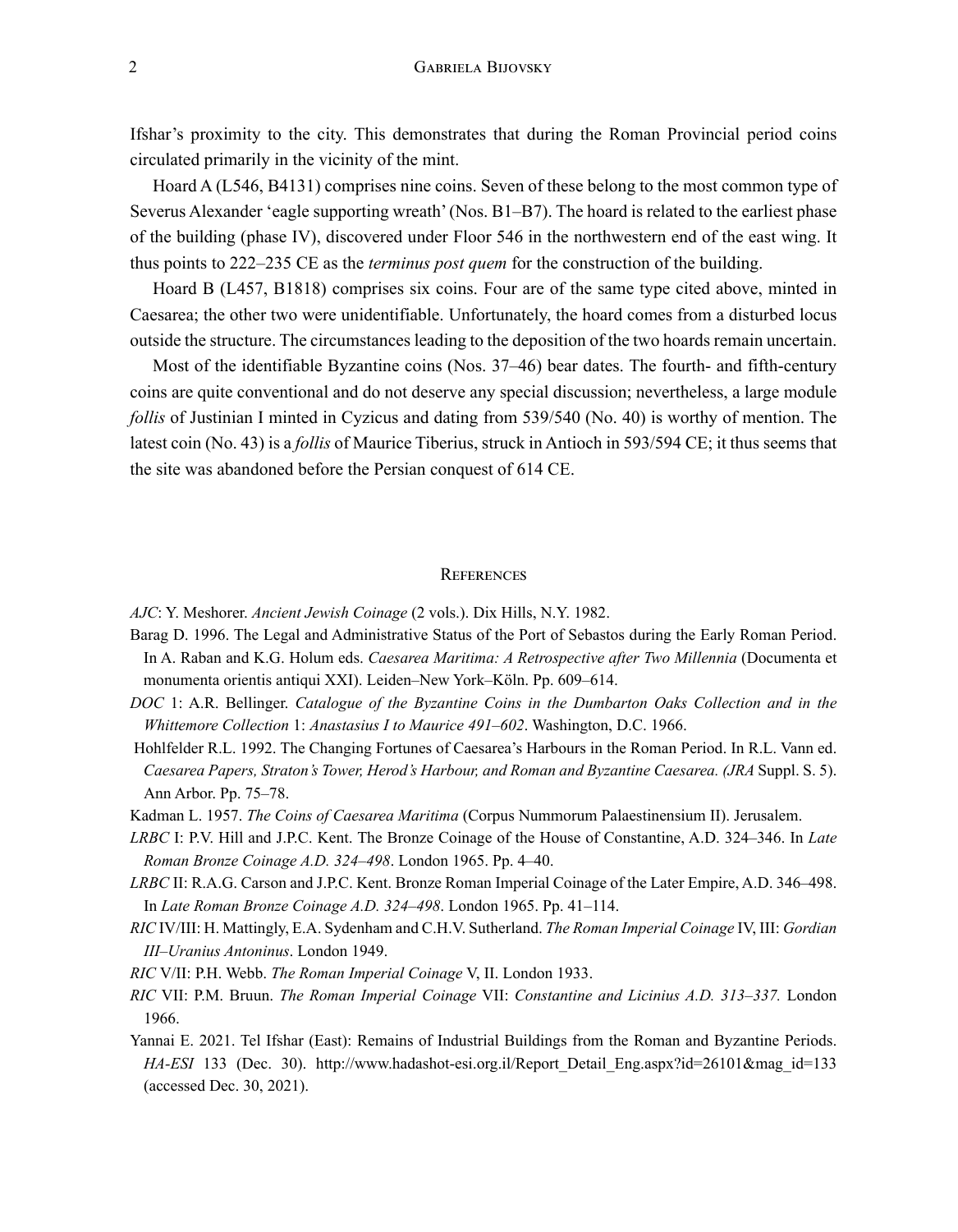

Fig. 1. Isolated coins.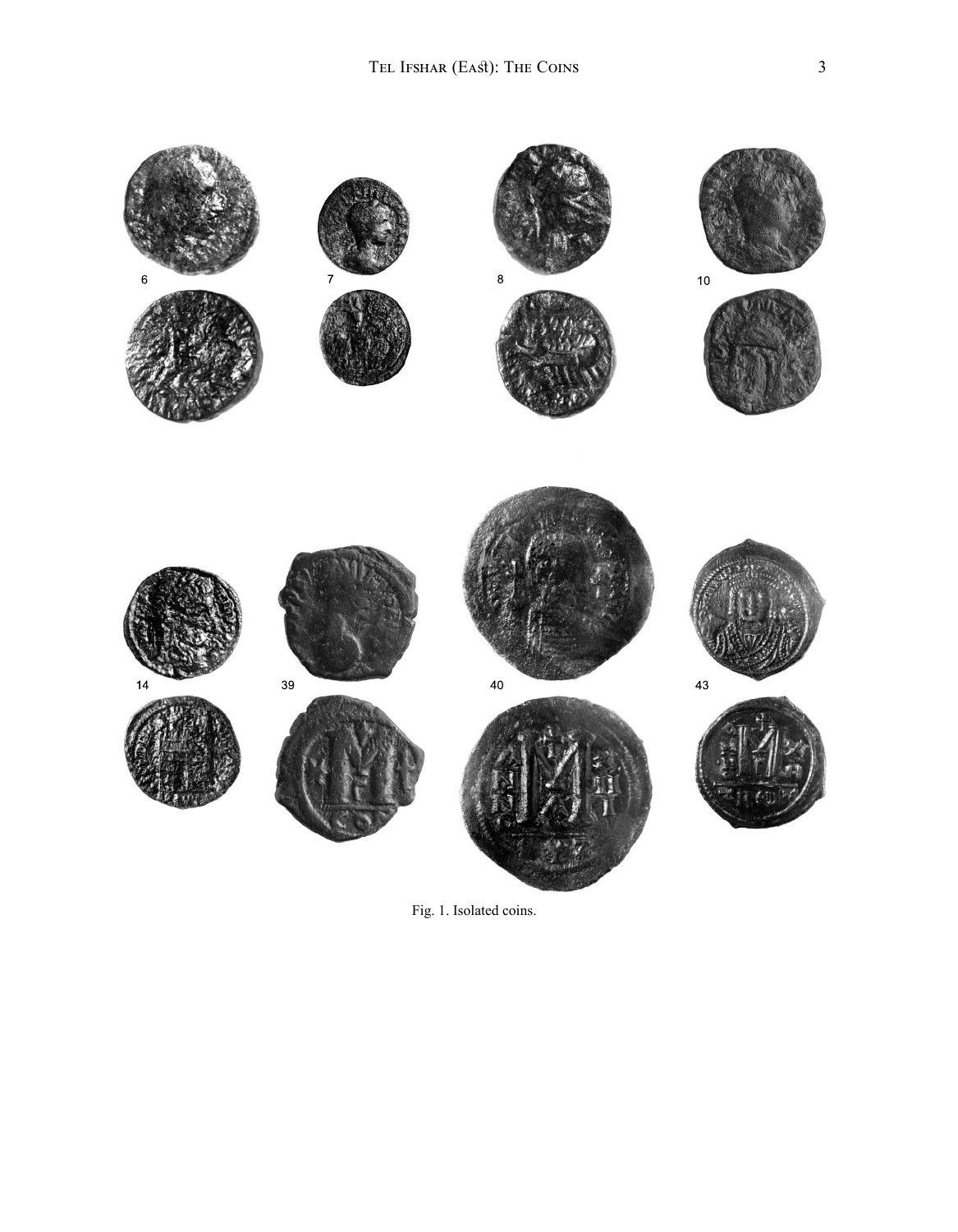



Fig. 3. Hoard B.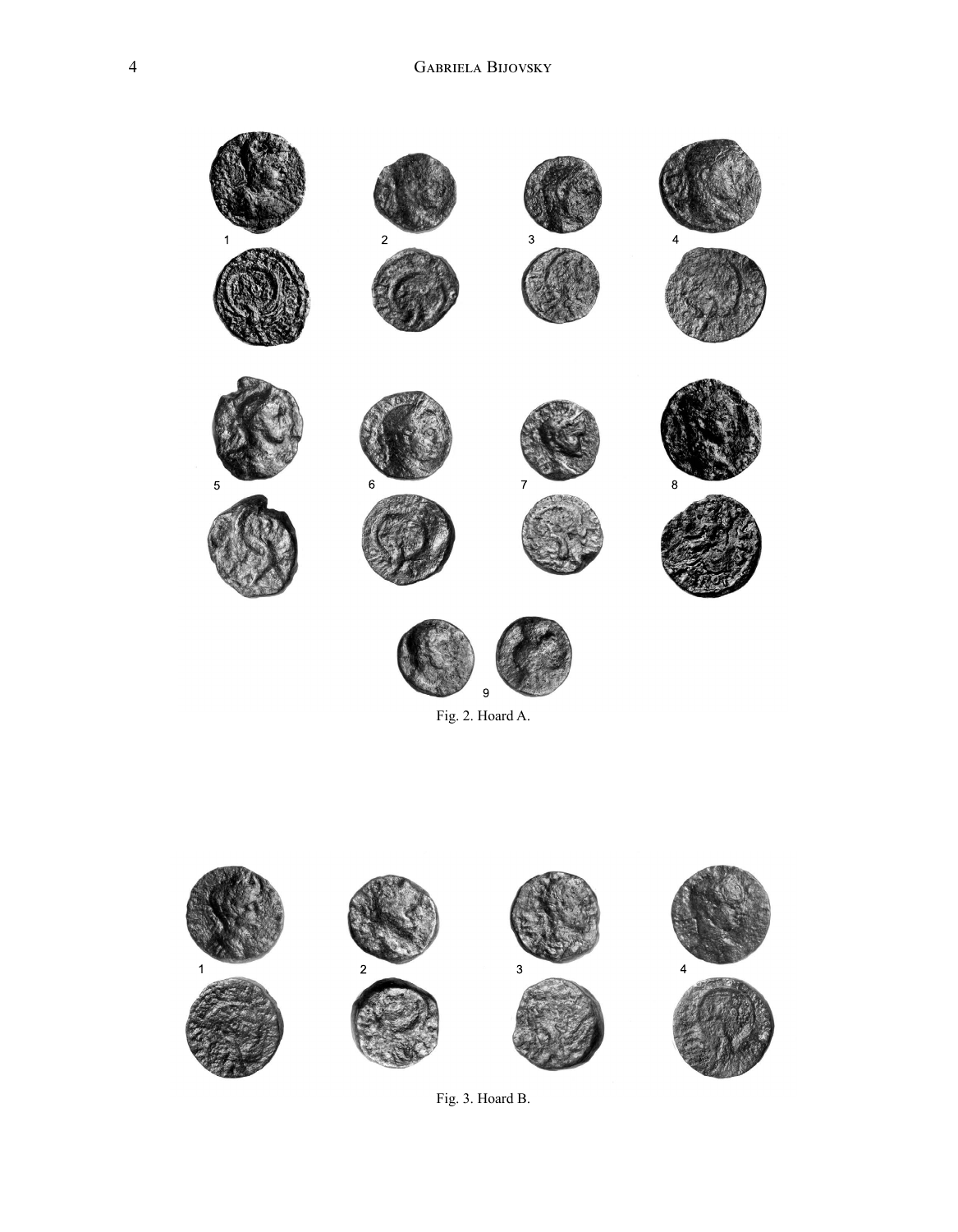|                      | ISOLATED COINS                                    |             |                          |                   |              |                                                                                 | <b>CAIALUGUE</b>                                                                                                                 |            |           |                                      |        |
|----------------------|---------------------------------------------------|-------------|--------------------------|-------------------|--------------|---------------------------------------------------------------------------------|----------------------------------------------------------------------------------------------------------------------------------|------------|-----------|--------------------------------------|--------|
| Σó,                  | Locus                                             | Reg.<br>No. | Weight<br>$\circledcirc$ | Diam.<br>(mm)     | Axis         | Obverse                                                                         | Reverse                                                                                                                          | Date (CE)  | Mint      | Reference                            | IAANo. |
|                      |                                                   |             |                          |                   |              |                                                                                 | Augustus-Roman Procurators in Judaea                                                                                             |            |           |                                      |        |
| $\overline{ }$       | 529                                               | 4182        | 2.24                     | $16 \times 17$    | $\leftarrow$ | Ear or corn                                                                     | Palm tree; date illegible<br>KAICA-POC                                                                                           | $6 - 12$   |           | AJC 2:281, Nos.<br>$1 - 5$           | 65672  |
|                      |                                                   |             |                          |                   |              |                                                                                 | Agrippa I - prutah                                                                                                               |            |           |                                      |        |
| $\sim$               | 163                                               | 1342        | 1.78                     | 16                |              | [BACI/NEWC ALPILIA]<br>Canopy                                                   | Three ears of corn stemming<br>from two leaves<br>$\lbrack 2 \rbrack - \rbrack$                                                  | 41/42      | Jerusalem | AJC 2: 249, No.<br>$\Box$            | 65645  |
|                      |                                                   |             |                          |                   |              |                                                                                 | Roman Provincial                                                                                                                 |            |           |                                      |        |
| 3                    | 546                                               | 4106        | 6.52                     | $\times$ 23<br>22 |              | Rectangular countermark: head<br>Obliterated.<br>$\ddot{r}$                     | Obliterated                                                                                                                      | $66 - 136$ |           |                                      | 65675  |
|                      |                                                   |             |                          |                   |              |                                                                                 | Roman Administration in Judaea: Domitian                                                                                         |            |           |                                      |        |
| 4                    | 559                                               | 4191        | 9.58                     | $\times$ 23<br>22 | ↙            | <b>IIMP CAES DOMIT AVG</b><br>GERM PM TRP XII]<br>Head r., laureate             | <b>IMP XXIII COS XVI CENS</b><br>Nike advancing l., holding<br>wreath and palm branch<br><b>PPP</b>                              | 93         | Caesarea  | AJC 2: 291, No.<br>$\overline{10}$   | 65687  |
|                      |                                                   |             |                          |                   |              |                                                                                 | Elagabalus (218-222)                                                                                                             |            |           |                                      |        |
| 5                    | 447                                               | 1733        | $\overline{ }$           | $\overline{17}$   | $\leftarrow$ | Head r., laureate<br>I                                                          | Head of Serapis r.<br>I                                                                                                          |            | Caesarea  | 1957:114, No. 82<br>Cf. Kadnan       | 65656  |
|                      |                                                   |             |                          |                   |              |                                                                                 | Philip Senior (244–249)                                                                                                          |            |           |                                      |        |
| \$                   | 945                                               | 4871        | 24.79                    | $\times 30$<br>29 | $\leftarrow$ | IMP C M IVL PHILIPPVS<br>Bust r., laureate and draped<br>AVG                    | [COL PRI FLAVG FC CAES]<br>Dionysos reclining on panther<br>advancing r.                                                         |            | Caesarea  | 1957:120, No. 113<br>Kadnan          | 65664  |
|                      |                                                   |             |                          |                   |              |                                                                                 | Philip Junior (247-249)                                                                                                          |            |           |                                      |        |
| $\stackrel{*}{\tau}$ | 553                                               | 4133        | 12.39                    | $25 \times 27$    |              | IMP CI MIVL PHILIPPVS<br>Bust r., laureate and draped,<br>seen from back<br>AVG | Emperor riding l. on horseback,<br>Mt. Gerizim; in ex.: [N]EAPOL<br>rising r. hand. In l. field, above,<br>COLSER <sub>[4]</sub> |            | Neapolis  | Unpublished<br>very rare<br>variant. | 65686  |
|                      |                                                   |             |                          |                   |              |                                                                                 | Trajan Decius (249-251)                                                                                                          |            |           |                                      |        |
| $\rm{^*}$            | 487                                               | 1945        | 16.24                    | $\times$ 27<br>25 |              | [IMP CCMQ TRA]DE[CIVS<br>AVG <sub>I</sub>                                       | COL P[R FLAVG CAES MET<br><b>GPT</b>                                                                                             |            | Caesarea  | 1957:128, No. 152<br>Kadman          | 65665  |
|                      |                                                   |             |                          |                   |              | Bust r., laureate, cuirassed and<br>draped                                      | Galley advancing l. Above:<br>PORTVS AVGVSTI                                                                                     |            |           |                                      |        |
|                      | Coins bearing an asterisk are illustrated in Fig. |             |                          |                   |              |                                                                                 |                                                                                                                                  |            |           |                                      |        |

CATALOGUE Catalogue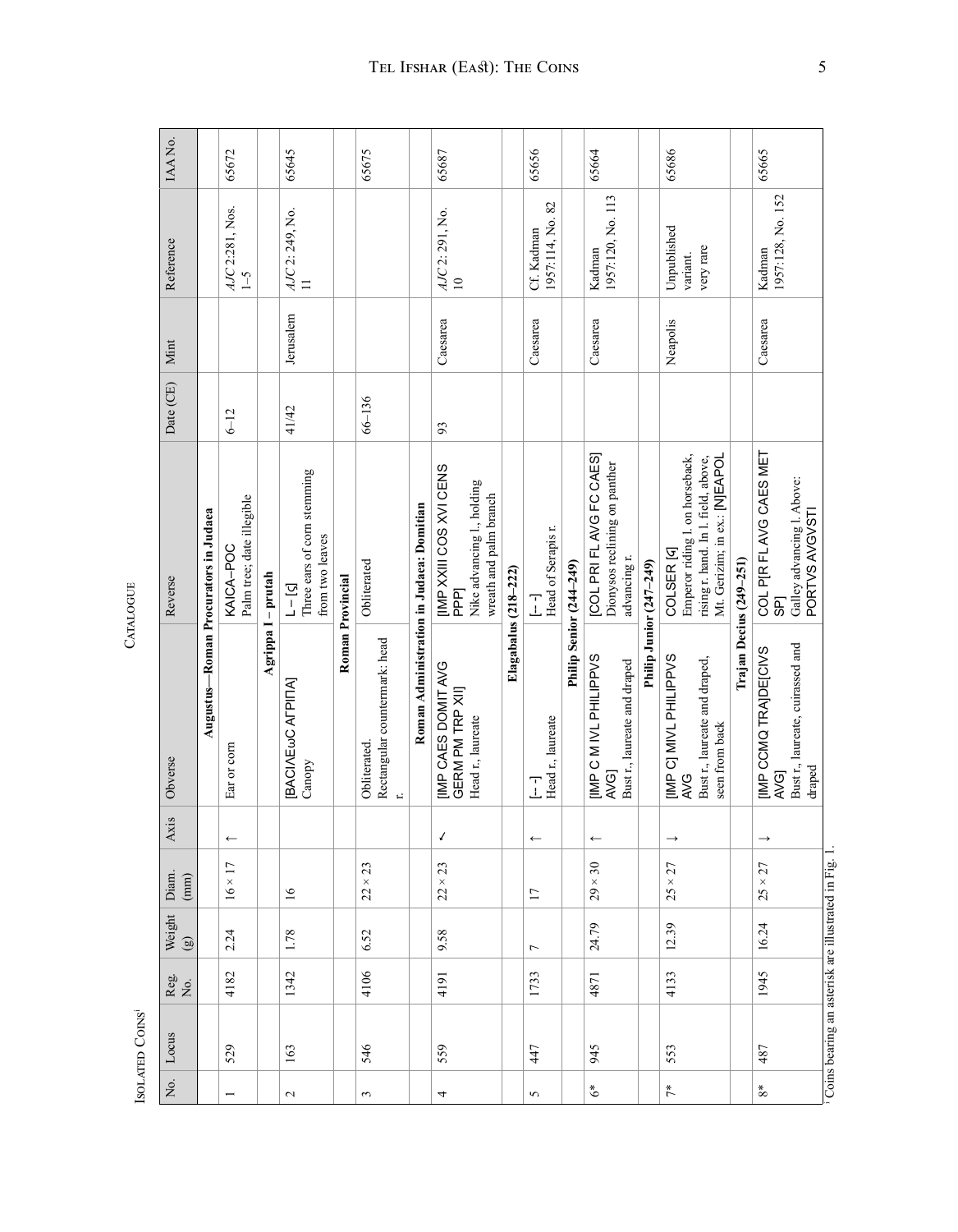| IAANo.            |                              | 65670                                                                   |                       | 65647                                                                                             |                  | 65655                          | 65653                        |                                       | 65643                                                                                                                         |               | 65666                                                                                                                                                                           |             | 65685                                                            |             | 65690                                                                    |
|-------------------|------------------------------|-------------------------------------------------------------------------|-----------------------|---------------------------------------------------------------------------------------------------|------------------|--------------------------------|------------------------------|---------------------------------------|-------------------------------------------------------------------------------------------------------------------------------|---------------|---------------------------------------------------------------------------------------------------------------------------------------------------------------------------------|-------------|------------------------------------------------------------------|-------------|--------------------------------------------------------------------------|
| Reference         |                              | 1957:136, No. 200<br>Kadman                                             |                       | RICIV, 3:188,<br>No. 253                                                                          |                  |                                |                              |                                       | Cf. RIC V, 2:253,<br>No. 306                                                                                                  |               | LRBC 1:30, No.<br>1333                                                                                                                                                          |             | Cf. LRBC 1:30,<br>No. 1324                                       |             | No. 1360 or 31,<br>Cf. LRBC 1:30,<br>No. 1369                            |
| Mint              |                              | Caesarea                                                                |                       | Rome                                                                                              |                  |                                |                              |                                       | Cyzicus                                                                                                                       |               | Antioch                                                                                                                                                                         |             |                                                                  |             | Antioch                                                                  |
| Date (CE)         |                              |                                                                         |                       | 253                                                                                               |                  | 3rd c.?                        | 3rd c.                       |                                       |                                                                                                                               |               | $324 - 330$                                                                                                                                                                     |             |                                                                  |             |                                                                          |
| Reverse           | Trebonianus Gallus (251-253) | COL PF AVG FC CAES<br>METR PS PAL<br>Head of Tycher.                    | Volusian - sestertius | temple with dome. On both<br>Juno seated within distyle<br><b>IVNONII MARITIALI</b><br>sides: S-C |                  | Obliterated.                   | Obliterated                  |                                       | receiving from him a Victory on<br>globe. Beneath: EA; in ex.: XXI<br>Emperor stg. in front of Jupiter,<br>CONCO[RDIA MILITVM |               | Camp gate. Above, star. In ex.:<br>PROVIDEN-TIAE AVGG<br>SMANTA                                                                                                                 |             | Camp gate. Above, star.<br>[PROVIDENTIAE]<br>Mintmark illegible. | $330 - 335$ | Victory stg. l. on galley. In ex.:<br>[CONSTAN-TINOPOJLIS<br><b>SMAN</b> |
| Obverse           |                              | Bust r., radiate, cuirassed and<br>MP CC VIB GALLVS PF<br>draped<br>AVG |                       | Bust r., laureate and draped<br>VOLNSIANO AVGI<br>[IMP CAE C VIB]                                 | Roman Provincial | Bust r. Inscription illegible. | Head r., laureate.<br>PF AVG | Diocletian $(284-305)$ - antoninianus | Bust r., radiate, cuirassed and<br>DIOCLETIANVS PF AVGI<br>IMP C C VAIL<br>draped.                                            | Constantine I | CONSTAN-TINVS<br>ONS<br>ONS TAN-TINVS<br>ONS<br>ONS<br><br><br><br><br><br><br><br><br><br><br><br><br><br><br><br><br><br><br><<<<<<<<<<<<<<<<<<<<<<<<<<<<br>Head r., laureate | $324 - 330$ | Bust I. Inscription illegible                                    |             | helmeted, spear on r. shoulder<br>Head of Constantinople 1.,             |
| Axis              |                              |                                                                         |                       |                                                                                                   |                  |                                |                              |                                       |                                                                                                                               |               |                                                                                                                                                                                 |             |                                                                  |             |                                                                          |
| Diam.<br>(mm)     |                              | $17 \times 19$                                                          |                       | 26 × 27                                                                                           |                  | $\overline{c}$<br>$19\times$   | 23                           |                                       | 22                                                                                                                            |               | $\overline{c}$                                                                                                                                                                  |             | $18\,$                                                           |             | $18 \times 19$                                                           |
| Weight<br>$\odot$ |                              | 6.36                                                                    |                       | 13.85                                                                                             |                  | 4.63                           | 6.02                         |                                       | 3.11                                                                                                                          |               | 2.75                                                                                                                                                                            |             | 3.04                                                             |             | 2.57                                                                     |
| Reg.<br>No.       |                              | 4037                                                                    |                       | 3099                                                                                              |                  |                                |                              |                                       | 1251                                                                                                                          |               | 1965                                                                                                                                                                            |             | 4112                                                             |             | 1085                                                                     |
| Locus             |                              | 505                                                                     |                       | 311                                                                                               |                  | 446                            | 444                          |                                       | 150                                                                                                                           |               | 487                                                                                                                                                                             |             | 549                                                              |             | Dunp                                                                     |
| Σó.               |                              | Ó                                                                       |                       | $10*$                                                                                             |                  | $\Box$                         | $\overline{c}$               |                                       | 13                                                                                                                            |               | $\frac{4}{14}$                                                                                                                                                                  |             | 15                                                               |             | $\overline{16}$                                                          |

CATALOGUE (cont.) Catalogue (cont.)

# 6 Gabriela Bijovsky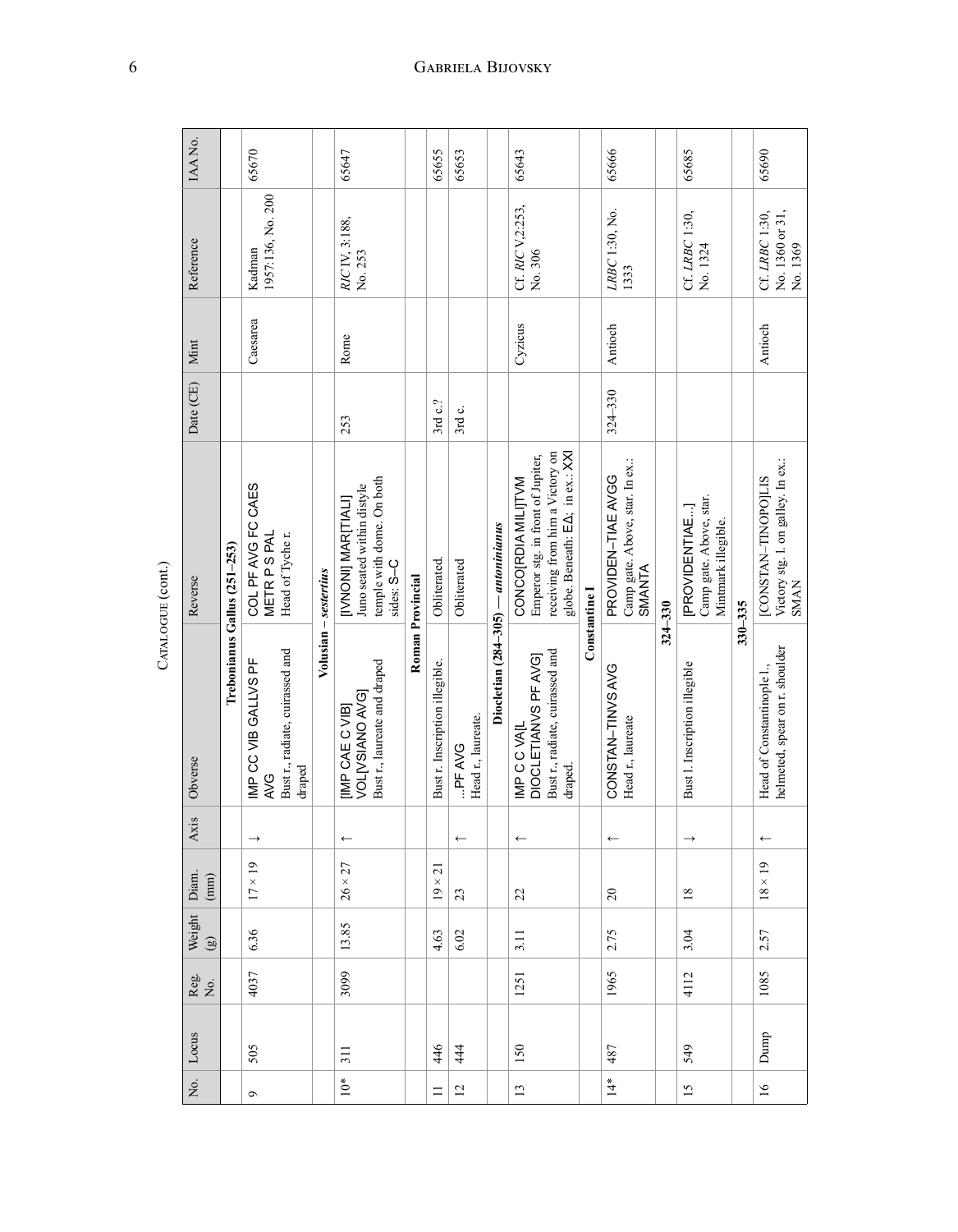| IAANo.                                                         |         | 65689                                                                                                                   |                   | 65674                                                                                         |                | 65641                                                                         | 65663           |             | 65651                                                                                                   |             | 65639                                                                                                       | 65657             | 65662                   | 65667 | 65692          |
|----------------------------------------------------------------|---------|-------------------------------------------------------------------------------------------------------------------------|-------------------|-----------------------------------------------------------------------------------------------|----------------|-------------------------------------------------------------------------------|-----------------|-------------|---------------------------------------------------------------------------------------------------------|-------------|-------------------------------------------------------------------------------------------------------------|-------------------|-------------------------|-------|----------------|
| Reference                                                      |         | Cf. LRBC 1:17,<br>Nos. 669-696                                                                                          |                   | LRBC 1:21, Nos.<br>860-861                                                                    |                | Cf. LRBC 2:100,<br>No. 2632                                                   |                 |             | Cf. LRBC 2:100,<br>No. 2656-2657                                                                        |             | Cf. LRBC 2:102,<br>Nos. 2768-2771                                                                           |                   |                         |       |                |
| Mint                                                           |         | Aquilea                                                                                                                 |                   | Thessal                                                                                       |                |                                                                               |                 |             |                                                                                                         |             |                                                                                                             |                   |                         |       |                |
| Date (CE)                                                      |         |                                                                                                                         |                   | 341-346                                                                                       |                | 351-361                                                                       |                 |             |                                                                                                         |             |                                                                                                             |                   |                         |       |                |
| Reverse                                                        |         | Two soldiers stg. facing, holding<br>them, standard. In ex.: AQS<br>GLOR[IA E-XERC-ITVS]<br>spears and shields. Between |                   | VICTORIAE[DD AVG Q NN]<br>Two Victories stg. vis-á-vis,<br>holding wreaths. In ex.:<br>SMT[S] |                | Virtus spearing fallen horseman.<br>FEL TEMP RE-PARATIO<br>Mintmark illegible | Same            |             | SECVRITAS-REIPVBLICAE<br>Victory advancing l., holding<br>wreath and palm branch.<br>Mintmark illegible |             | Victory advancing l., holding<br>trophy and dragging captive.<br>[SALVS REI-PVBLICAE]<br>Mintmark illegible | Same              | Same                    | Same  | Same           |
| Obverse                                                        | 335-341 | PF AVG<br>Bust r.                                                                                                       | <b>Constans</b> I | Bust r., laureate, cuirassed and<br>CONS[TANS PF] AVG<br>draped.                              | Constantius II | IDN CONSTANTIVS PF AVG]<br>Bust r., pearl-diademed,<br>cuirassed and draped.  | Same.           | $364 - 375$ | Bust r., pearl-diademed,<br>cuirassed and draped.<br>Inscription illegible.                             | $383 - 395$ | Bust r., pearl-diademed,<br>cuirassed and draped.<br>Inscription illegible                                  | Same              | Same                    | Same  | Same           |
| Axis                                                           |         |                                                                                                                         |                   |                                                                                               |                |                                                                               | $\leftarrow$    |             | $\leftarrow$                                                                                            |             |                                                                                                             | $\leftarrow$      |                         |       |                |
| Diam.<br>(mm)                                                  |         | $15 \times 16$                                                                                                          |                   | $15 \times 16$                                                                                |                | 15                                                                            | $\overline{17}$ |             | $\overline{1}$                                                                                          |             | $12 \times 14$                                                                                              | 13                | $\times$ 13<br>$\equiv$ | 12    | $11 \times 14$ |
| Weight $\left(\begin{smallmatrix}g\\g\end{smallmatrix}\right)$ |         | 1.95                                                                                                                    |                   | $1.01\,$                                                                                      |                | 2.45                                                                          | 1.90            |             | 2.81                                                                                                    |             | 1.08                                                                                                        |                   | 0.78                    | 1.02  | 0.79           |
| Reg.<br>No.                                                    |         | 4205                                                                                                                    |                   | 4174                                                                                          |                | 1088                                                                          | 1903            |             | 1656                                                                                                    |             | 1086,<br>1087                                                                                               | 1.16              |                         | 4030  |                |
| Locus                                                          |         | 582                                                                                                                     |                   | 536                                                                                           |                | 119                                                                           | 470             |             | 410                                                                                                     |             | 114                                                                                                         | (collapse)<br>449 | (surface)<br>459        | 501   | Surface        |
| $\rm \dot{z}$                                                  |         | $\overline{17}$                                                                                                         |                   | $18\,$                                                                                        |                | $\overline{19}$                                                               | $\Omega$        |             | $\overline{c}$                                                                                          |             | 22                                                                                                          | 23                | $\overline{24}$         | 25    | $26\,$         |
|                                                                |         |                                                                                                                         |                   |                                                                                               |                |                                                                               |                 |             |                                                                                                         |             |                                                                                                             |                   |                         |       |                |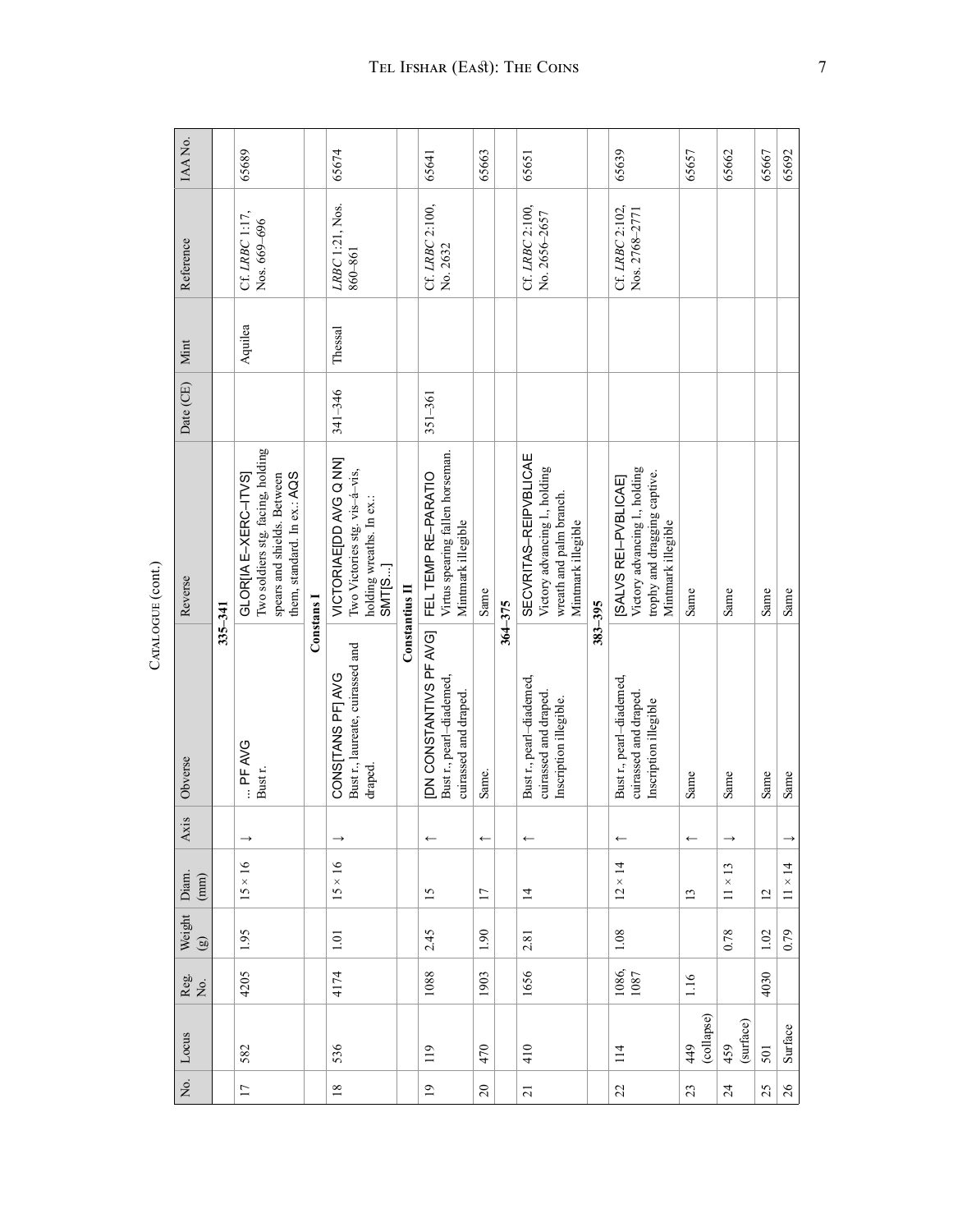| IAANo.                  |                 | 65688                                                                                      | 65642                                  |           | 65673                                                                                           | 65640                                | 65646                                           | 65649    | 65652        | 65654              | 65669  |                                              | 65671                         |                            | 65693                                                 |                             | 65691                                                                                  | 65644                                             |
|-------------------------|-----------------|--------------------------------------------------------------------------------------------|----------------------------------------|-----------|-------------------------------------------------------------------------------------------------|--------------------------------------|-------------------------------------------------|----------|--------------|--------------------|--------|----------------------------------------------|-------------------------------|----------------------------|-------------------------------------------------------|-----------------------------|----------------------------------------------------------------------------------------|---------------------------------------------------|
| Reference               |                 | Cf. LRBC 2:102,<br>No. 2801                                                                | Cf. LRBC 2:102,<br>Nos. 2801-2804      |           | Cf. RIC VII:238,<br>No.56                                                                       |                                      |                                                 |          |              |                    |        |                                              | Cf. LRBC 2:91,<br>No. 2280    |                            | DOC1:17, No.<br>21 <sub>b</sub>                       |                             | DOC1:40, No.<br>9a.                                                                    | $DOC$ 1:40, No.<br>9c.                            |
| Mint                    |                 |                                                                                            |                                        |           |                                                                                                 |                                      |                                                 |          |              |                    |        |                                              | Constant                      |                            | Constant                                              |                             | Constant                                                                               | Same                                              |
| Date (CE)               |                 | $395 - 408$                                                                                |                                        |           | quarter<br>4th c.<br>First                                                                      | 4th c.                               | Same                                            | Same     | Same         | Same               | Same   |                                              | 476-491                       |                            | $507 - 512$                                           |                             |                                                                                        |                                                   |
| Reverse                 |                 | holding scepters. Mintmark<br>Three emperors stg. facing,<br>GLORIA ROMANORVM<br>illegible | Same                                   |           | Sol, stg. l., rasing l. arm and<br>ISOL INVICITO COMITI<br>holding globe. Mintmark<br>illegible | Obliterated                          | Obliterated                                     | Same     | Same         | Same               | Same   |                                              | $\boxtimes$                   |                            | $\mathsf K$ on 1. field, cross; on 1. field:<br>B     | Justin I (518-527) – follis | cross; above, cross; beneath: A;<br>M on l. field, star; on r. field:<br>in ex.: CO[N] | Same, but I beneath                               |
| Obverse                 | <b>Arcadius</b> | DN ARCADIIVS PF AVGI<br>Bust r., pearl-diademed,<br>cuirassed and draped.                  | Same, but name of emperor<br>illegible | Uncertain | Obliterated                                                                                     | Head r.                              | Bust r., pearl-diademed draped<br>and cuirassed | Same.    | Same.        | <b>AVG</b><br>Same | Same   | $\mathbf{Z}\text{eno}(?) - \mathbf{n}$ ummus | Bust r. Inscription illegible | Anastasius I - half follis | Bust r. diademed and draped.<br>Inscription illegible |                             | Bust r. diademed and draped.<br>Inscription illegible                                  | Bust r. diademed and draped<br>DN IVSTI-NVS PP AV |
| Axis                    |                 | ↙                                                                                          |                                        |           |                                                                                                 |                                      |                                                 |          | $\leftarrow$ |                    |        |                                              |                               |                            |                                                       |                             |                                                                                        |                                                   |
| Diam.<br>(mm)           |                 | $14 \times 15$                                                                             | 13                                     |           | $18\,$                                                                                          | $\overline{c}$<br>$\times$<br>$\Box$ | $\times$ 16<br>15                               | $\sigma$ | $\equiv$     | $\overline{10}$    | $\Box$ |                                              | $\overline{ }$                |                            | 18                                                    |                             | 28                                                                                     | $30\,$                                            |
| Weight<br>$\circled{g}$ |                 | 1.53                                                                                       | 1.75                                   |           | 2.67                                                                                            | 0.83                                 | 1.29                                            | 1.31     | 0.95         | 1.12               | 1.56   |                                              | 0.21                          |                            | 4.42                                                  |                             | 15.32                                                                                  | 17.54                                             |
| Reg.<br>No.             |                 | 4147                                                                                       | 1089                                   |           | 4190                                                                                            | 1068                                 | 1591                                            | 1559     | 1769         |                    | 4030   |                                              | 4145                          |                            | 4185                                                  |                             |                                                                                        | 1508                                              |
| Locus                   |                 | 564                                                                                        | 119                                    |           | 529                                                                                             | 114                                  | 194                                             | 406      | 443          | (surface)<br>445   | 501    |                                              | 525                           |                            | Western<br>balk                                       |                             | Surface                                                                                | 157                                               |
| Χo.                     |                 | 27                                                                                         | 28                                     |           | 29                                                                                              | $30\,$                               | $\overline{31}$                                 | 32       | 33           | 34                 | 35     |                                              | 36                            |                            | 37                                                    |                             | 38                                                                                     | $39*$                                             |

CATALOGUE (cont.) Catalogue (cont.)

# 8 **GABRIELA BIJOVSKY**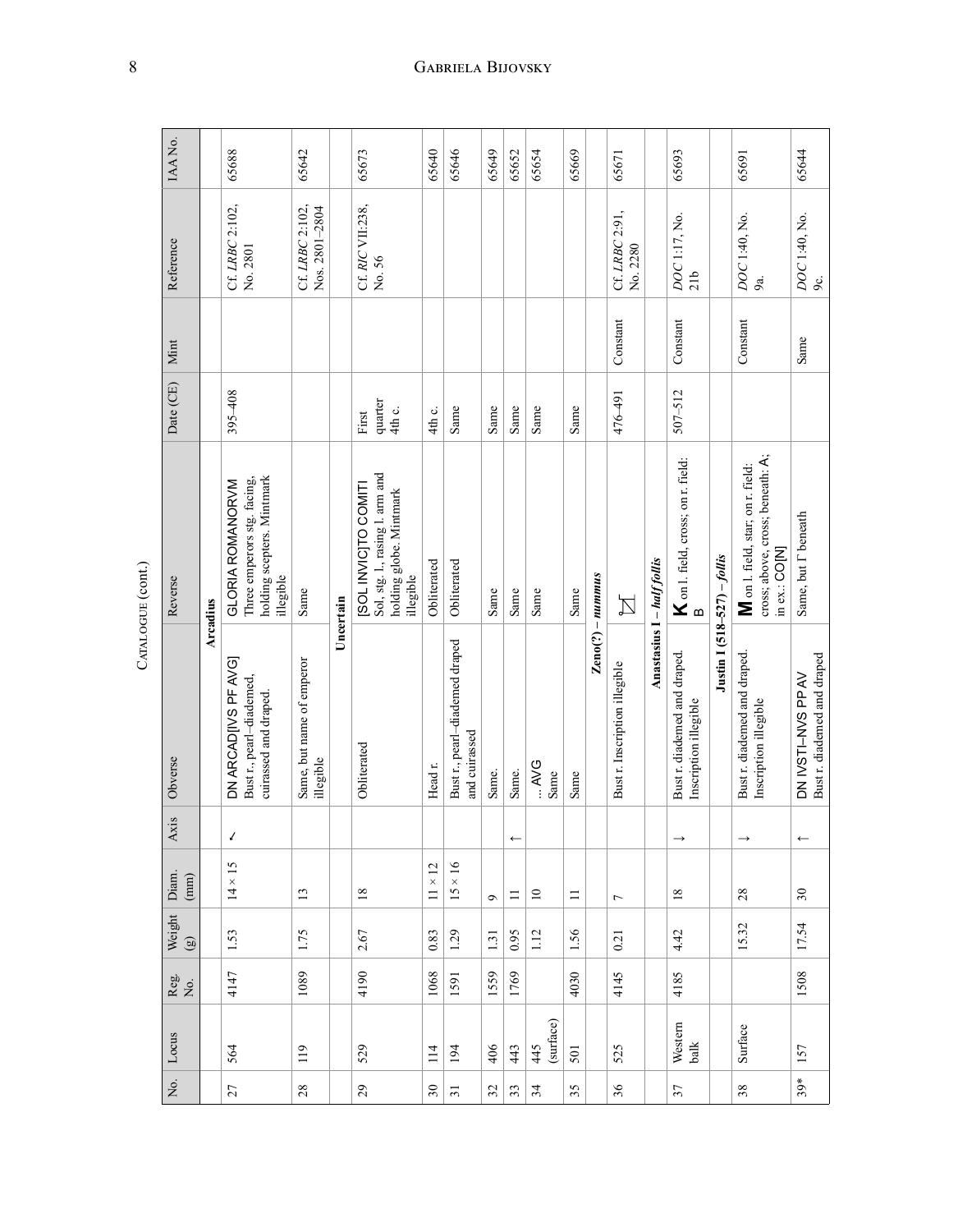| IAANo.                              |                                | 65638                                                                                                               |                         | 65695                                                                          | 65650                                                                                   |                           | 65668                                                                                                                                                 |                           | 65696                                | 65694          | 65648         |
|-------------------------------------|--------------------------------|---------------------------------------------------------------------------------------------------------------------|-------------------------|--------------------------------------------------------------------------------|-----------------------------------------------------------------------------------------|---------------------------|-------------------------------------------------------------------------------------------------------------------------------------------------------|---------------------------|--------------------------------------|----------------|---------------|
| Reference                           |                                | DOC1:125, No.<br>165b.                                                                                              |                         | DOC1:215,<br>No.48.                                                            | DOC1:210, No.<br>36a.                                                                   |                           | DOC1:342, No.<br>164c.                                                                                                                                |                           | No. 274 (Justinian<br>Cf. DOC 1:157, |                |               |
| Mint                                |                                | Cyzicus                                                                                                             |                         | Constant                                                                       | Constant                                                                                |                           | Antioch                                                                                                                                               |                           | Alexandria                           |                |               |
| Date (CE)                           |                                | 539/540                                                                                                             |                         | 569/570                                                                        | 573/574                                                                                 |                           | 593/594                                                                                                                                               |                           | 6th c.                               |                |               |
| Reverse                             |                                | r. field: XIII; above, cross;<br>M on 1. field: ANNO; on<br>beneath: A; in ex.: KYZ                                 |                         | above:cross on r. field: 1<br>A on 1. field: ANNO;                             | M on l. field: ANNO; above,<br>christogram; on r. field: III<br>beneath: B, in ex.: CON |                           | cross; on r. field: XII; beneath:<br>M on 1. field: ANNO; above,<br>$\Gamma$ ; in ex.: tHEUP                                                          |                           | $H = B$ in ex.: ANE                  | Same           | Same          |
| Obverse                             | Justinian I-follis (medallion) | with pendilia, cuirassed, holding<br>DNIVSTINANS PPAVG<br>Bust facing, wearing crown<br>globe with cross in l. hand | Justin II - half follis | Justin and Sophia facing, seated<br>on double throne. Inscription<br>illegible | Same                                                                                    | Maurice Tiberius - follis | with pendilia and consular robe,<br>holding mappa in l. hand and<br>scepter with eagle in r. hand<br>Bust facing, wearing crown<br>DN mAurl - CN PAVT | Byzantine – dodecanummium | Bust r.                              | Obliterated    | Same          |
| Axis                                |                                |                                                                                                                     |                         |                                                                                |                                                                                         |                           | 1                                                                                                                                                     |                           |                                      |                |               |
| Diam.<br>(mm)                       |                                | $\frac{1}{4}$                                                                                                       |                         | $23 \times 24$                                                                 | $28 \times 30$                                                                          |                           | 28                                                                                                                                                    |                           | $\overline{1}$                       | $13 \times 14$ | 15            |
| Weight<br>$\odot$                   |                                | 22.76                                                                                                               |                         | 7.17                                                                           | 15.88                                                                                   |                           | 12.16                                                                                                                                                 |                           | 1.36                                 | 0.70           | 1.99          |
| Reg.<br>No.                         |                                | 1054                                                                                                                |                         |                                                                                | 1562                                                                                    |                           | 1936                                                                                                                                                  |                           | 1228                                 |                | 1546          |
| Locus                               |                                | 110                                                                                                                 |                         | Surface                                                                        | 406                                                                                     |                           | 491                                                                                                                                                   |                           | 144                                  | W118           | 403           |
| $\overline{\widetilde{\mathbf{z}}}$ |                                | $40*$                                                                                                               |                         | $\frac{1}{4}$                                                                  | $\overline{4}$                                                                          |                           | $43*$                                                                                                                                                 |                           | $\ddot{4}$                           | 45             | $\frac{4}{6}$ |

CATALOGUE<sup>'</sup> (cont.) CATALOGUE<sup>(cont.)</sup>